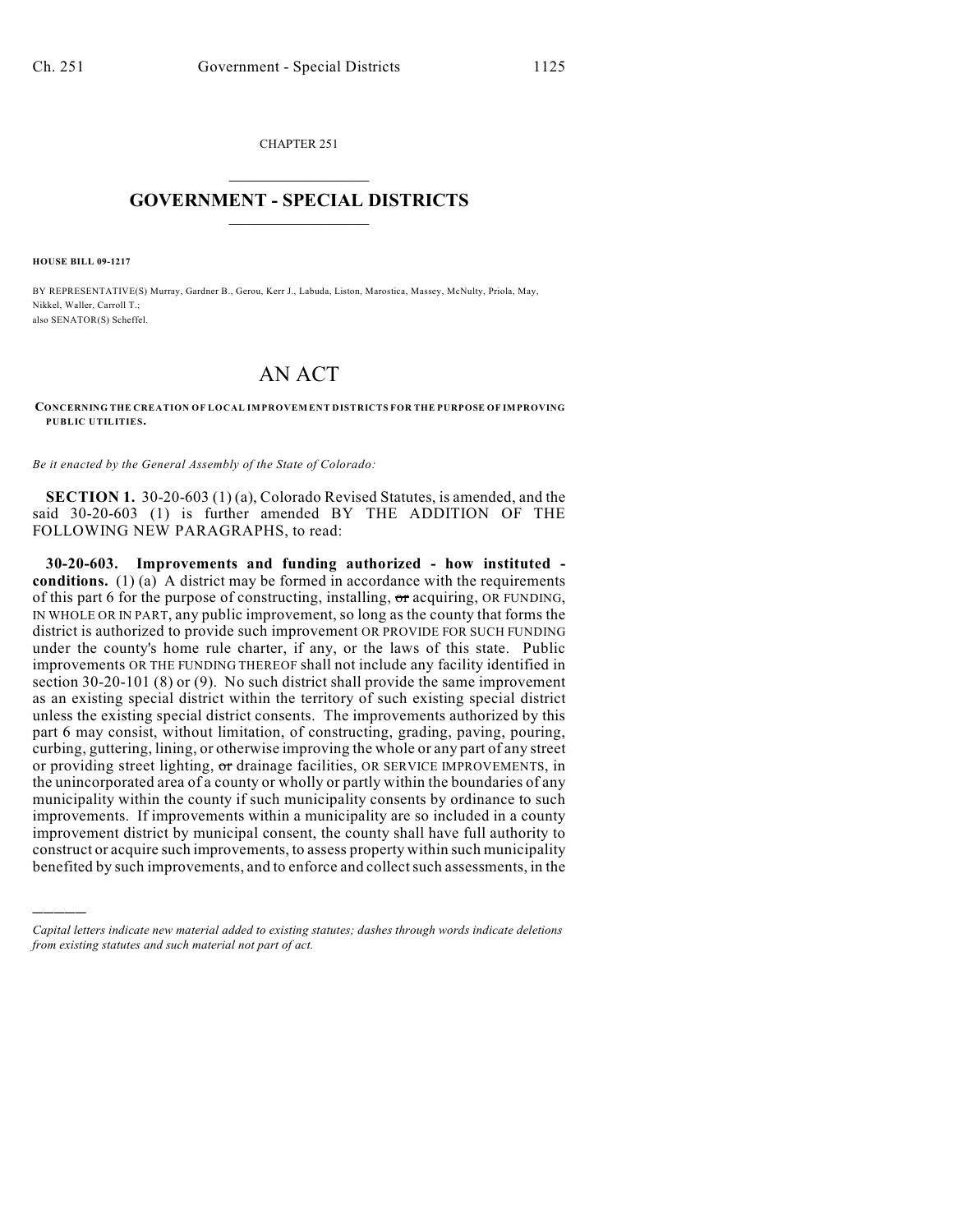manner provided in this part 6. The improvements authorized by this part 6 may include, without limitation, the construction of sidewalks adjacent to any such streets or maintenance roads adjacent to any such drainage facilities. Prior to the establishment of any improvement district for the purpose of providing street lighting, arrangements, by contract or otherwise, must be established under which the owners of property included within such district shall be responsible for the maintenance and operation of such street lighting improvement. The costs of maintenance and operation of such street lighting improvements shall not be paid from the county general fund. Drainage facilities shall not be provided in any area which is within an existing drainage district organized or created pursuant to law without the approval of such district. THE TERM "SERVICE" AS USED IN THIS PARAGRAPH (a) INCLUDES THE SERVICES PROVIDED BY A PUBLIC UTILITY AS DEFINED IN SECTION 40-1-103, C.R.S., AS WELL AS ADVANCED SERVICE AS DEFINED IN SECTION 29-27-102 (1), C.R.S., CABLE TELEVISION SERVICE AS DEFINED IN SECTION 29-27-102 (2), C.R.S., TELECOMMUNICATIONS SERVICE AS DEFINED IN SECTION 40-15-102 (29), C.R.S., GEOTHERMAL HEAT SUPPLIERS AS DEFINED IN SECTION 40-40-103, C.R.S., AND INFORMATION SERVICE AS DEFINED IN 47 U.S.C. SEC. 153 (20), OR ANY SUCCESSOR SECTION.

(f) ANY DISTRICT FORMED PURSUANT TO THIS PART 6 AND THE COUNTY THAT FORMS THE DISTRICT SHALL IMPLEMENT THE FUNDING AUTHORIZED BY THIS PART 6 FOR SERVICE IMPROVEMENTS AS DEFINED IN PARAGRAPH (a) OF THIS SUBSECTION (1) IN A NONDISCRIMINATORY AND TECHNOLOGICALLY AND COMPETITIVELY NEUTRAL MANNER.

(g) ANY PUBLIC UTILITY OR TELECOMMUNICATIONS SERVICE IMPROVEMENT FUNDED BY A DISTRICT ESTABLISHED PURSUANT TO THIS PART 6 SHALL BE CONSTRUCTED ONLY BY OR IN AGREEMENT WITH A PUBLIC UTILITY OR TELECOMMUNICATIONS SERVICE PROVIDER DULY AUTHORIZED BY THE PUBLIC UTILITIES COMMISSION, AS APPLICABLE, TO PROVIDE SERVICE, FACILITIES, PLANT OR SYSTEMS IN THE AREA IN WHICH THE PUBLIC UTILITY OR TELECOMMUNICATIONS SERVICE IMPROVEMENT IS TO BE CONSTRUCTED AND SHALL BE OWNED, OPERATED, AND MAINTAINED BY SUCH PUBLIC UTILITY OR TELECOMMUNICATIONS SERVICE PROVIDER. ALL OTHER SERVICE IMPROVEMENTS AS DEFINED IN PARAGRAPH (a) OF THIS SUBSECTION (1) FUNDED PURSUANT TO THIS PART 6 SHALLBE CONSTRUCTED BY OR IN AGREEMENT WITH THE SERVICE PROVIDER AND OWNED AND OPERATED BY THE SERVICE PROVIDER. NO DISTRICT FORMED PURSUANT TO THIS PART 6, NOR THE COUNTY THAT FORMS THE DISTRICT, SHALL USE THE AUTHORITY SET FORTH HEREIN TO PROVIDE, DIRECTLY OR INDIRECTLY, ANY SERVICES AS DEFINED IN PARAGRAPH (a) OF THIS SUBSECTION (1). NO DISTRICT FORMED PURSUANT TO THIS PART 6, NOR THE COUNTY THAT FORMS THE DISTRICT, SHALL HAVE ANY RIGHT, TITLE, OR INTEREST IN ANY SERVICE IMPROVEMENT AS DEFINED IN PARAGRAPH (a) OF THIS SUBSECTION (1) FUNDED BY A DISTRICT ESTABLISHED PURSUANT TO THIS PART 6.

(h) NOTHING IN THIS PART 6 SHALL EXTEND, DIMINISH, OR OTHERWISE ALTER THE JURISDICTION OF THE PUBLIC UTILITIES COMMISSION CREATED IN SECTION 40-2-101, C.R.S.

**SECTION 2. Act subject to petition - effective date.** This act shall take effect at 12:01 a.m. on the day following the expiration of the ninety-day period after final adjournment of the general assembly that is allowed for submitting a referendum